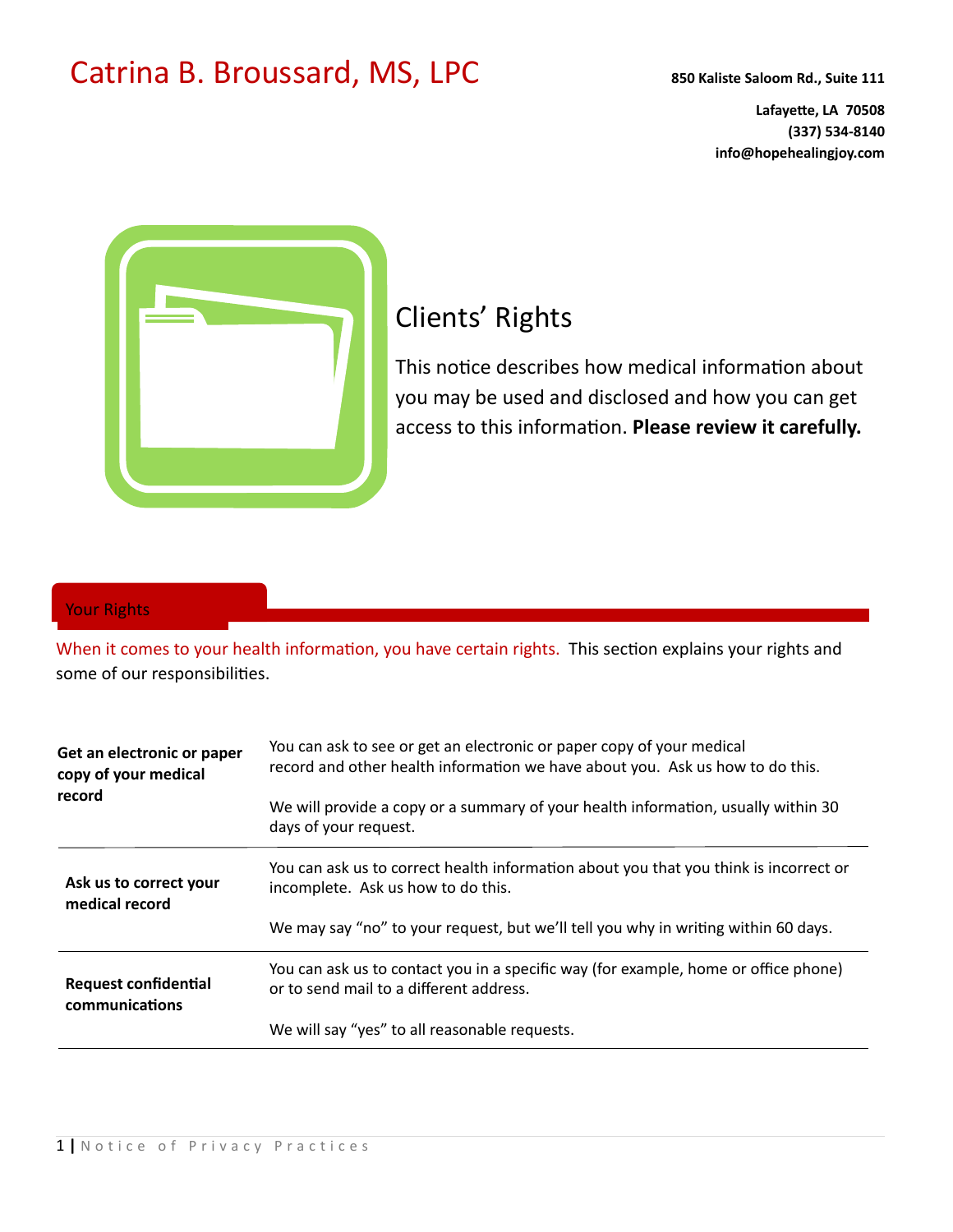| Ask us to limit what we<br>use or share                     | You can ask us not to use or share certain health information for treatment, payment, or<br>our operations. We are not required to agree to your request, and we may say<br>"no" if it would affect your care.                                                                |
|-------------------------------------------------------------|-------------------------------------------------------------------------------------------------------------------------------------------------------------------------------------------------------------------------------------------------------------------------------|
|                                                             | If you pay for a service or health care item out-of-pocket in full, you can ask us not to<br>share that information for the purpose of payment or for our operations with your<br>health insurer. We will say "yes" unless a law requires us to share that information.       |
| Get a list of those with<br>whom we've shared               | You can ask for a list (accounting) of the times we've shared your health information<br>for six years prior to the date you ask, who we shared it with, and why.                                                                                                             |
| information                                                 | We will include all the disclosures except for those about treatment, payment, and<br>health care operations, and certain other disclosures (such as any you asked us to make).                                                                                               |
| Get a copy of this privacy<br>notice                        | You can ask for a paper copy of this notice at any time, even if you have agreed to<br>receive the notice electronically. We will provide you with a paper copy promptly.                                                                                                     |
| <b>Choose someone</b><br>to act for you                     | If you have given someone medical power of attorney or if someone is your legal<br>guardian, that person can exercise your rights and make choices about your health<br>information.                                                                                          |
|                                                             | We will make sure the person has this authority and can act for you before we take<br>any action.                                                                                                                                                                             |
| File a complaint if<br>you feel your rights<br>are violated | You can complain if you feel we have violated your rights by contacting us using the<br>information on page 1.                                                                                                                                                                |
|                                                             | You can file a complaint with the U.S. Department of Health and Human Services<br>Office for Civil Rights by sending a letter to 200 Independence Avenue, S.W., Washington,<br>D.C. 20201, calling 1-977-696-6775, or visiting www.hhs.gov/ocr/privacy/hipaa/<br>complaints/. |

## **Your Choices**

For certain health information, you can tell us your choices about what we share. If you have a clear preference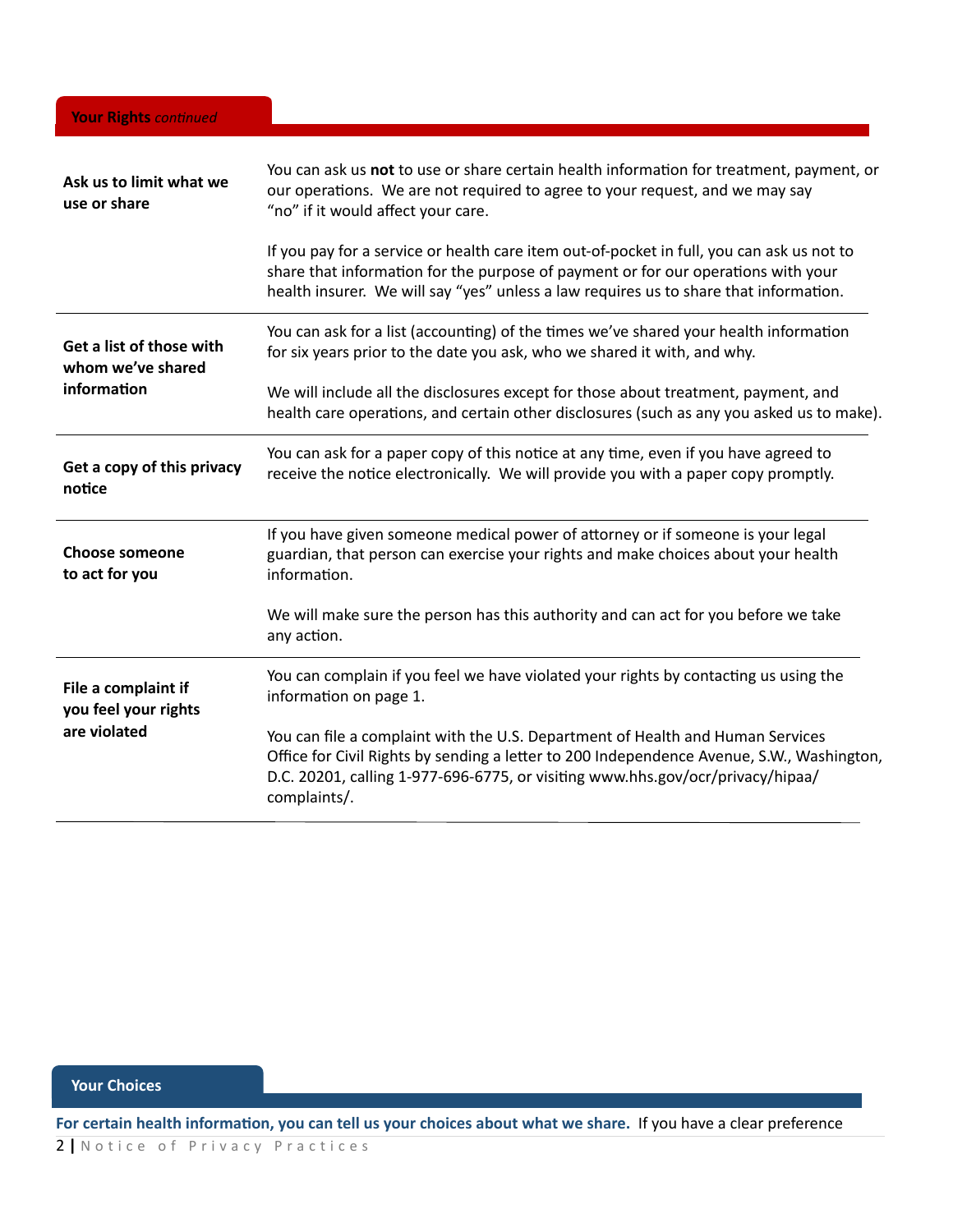for how we share your information in situations described below, talk to us. Tell us what you want us to do, and we will follow your instructions.

| In these cases, you have<br>both the right and choice<br>to tell us to:                        | Share information with your family, close friends, or others involved in your care.<br>Share information in a disaster relief situation.                                                                                                                                                       |
|------------------------------------------------------------------------------------------------|------------------------------------------------------------------------------------------------------------------------------------------------------------------------------------------------------------------------------------------------------------------------------------------------|
|                                                                                                | If you are not able to tell us your preference, for example if you are unconscious, we<br>may go ahead and share your information if we believe it is in your best interest.<br>We may also share your information when needed to lessen a serious and imminent<br>threat to health or safety. |
| In these cases we never<br>share your information<br>unless you give us written<br>permission: | Marketing purposes                                                                                                                                                                                                                                                                             |
|                                                                                                | Sale of your information                                                                                                                                                                                                                                                                       |
|                                                                                                | Most sharing of psychotherapy notes                                                                                                                                                                                                                                                            |

### **Our Uses and Disclosures**

How do we typically use or share your health information? We typically use or share your health information in the following ways.

| Treat you                        | We can use your health information and share it with other professional who are<br>treating you.<br><b>Example:</b> A doctor treating you for an injury asks another doctor about your overall<br>health condition.       |
|----------------------------------|---------------------------------------------------------------------------------------------------------------------------------------------------------------------------------------------------------------------------|
| <b>Run our</b><br>organization   | We can use and share your health information to run our practice, improve your care,<br>and contact you when necessary.<br>Example: We use health information about you to manage your treatment and services.            |
| <b>Bill for your</b><br>services | We can use and share your health information to bill and get payment from<br>health plans or other entities.<br>Example: We give information about you to your health insurance plan so it<br>will pay for your services. |

How else can we use or share your health information? We are allowed or required to share your information in other ways – usually in ways that contribute to the public good, such as public health and research. We have to meet many conditions in the law before we can share your information for these purposes. For more information see: **www.hhs.gov/ocr/privacy/hipaa/understanding/consumers/index.html.** 

| Help with public health | We can share health information about you for certain situations such as: |
|-------------------------|---------------------------------------------------------------------------|
| and safety issues       | Preventing disease                                                        |
|                         |                                                                           |

3 **|** Notice of Privacy Practices